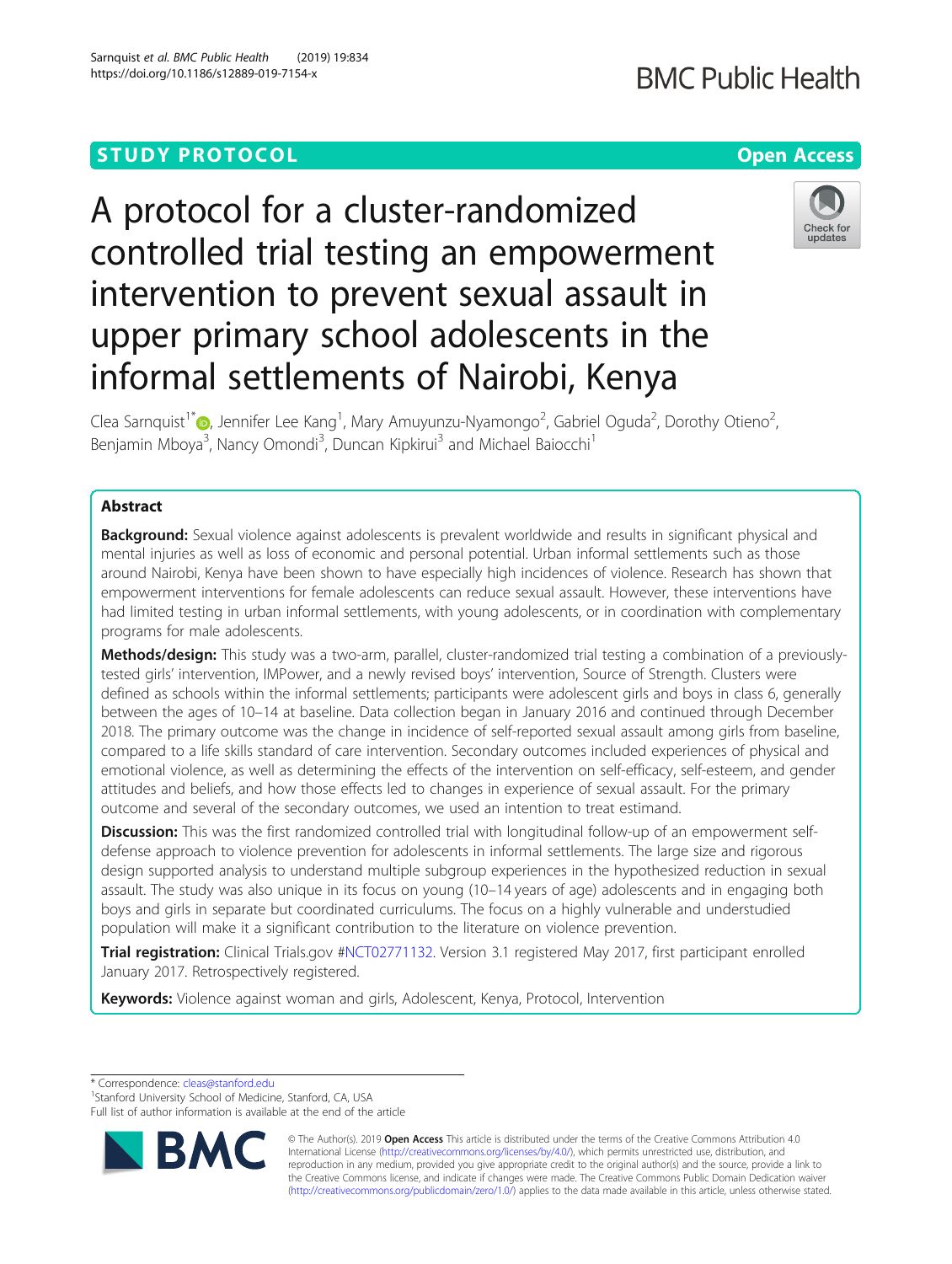# Background

An estimated 120 million girls worldwide – 1 in 10 – are raped or sexually assaulted by the age of 20 years [\[1](#page-9-0)]. In sub-Saharan Africa, 16 to 59% of adult women report having ever been sexually assaulted, with many assaults occurring during adolescence or childhood [\[2](#page-9-0)]. The 2010 Kenya Violence Against Children Survey (VACS) showed that 11% of girls and 4% of boys aged 13–17 experienced some type of sexual violence in the 12 months prior to the survey, and 3 out of 10 girls and 2 out of 10 boys reported at least one episode of sexual violence before the age of 18 [[3\]](#page-9-0). Adolescents living in the informal settlements, or slum communities, of Nairobi, Kenya also report high rates of sexual assault, between 8 and 25% annually  $[4-6]$  $[4-6]$  $[4-6]$  $[4-6]$ , depending on age. Furthermore, cross-sectional data from nine countries confirm that adolescent girls and young women are at higher risk of intimate partner violence (IPV), which may include sexual assault, than older women [[7\]](#page-9-0). Sexual assault of young people results in a wide range of negative health and social outcomes, including physical injury or disability, unplanned pregnancies, psychological trauma, and school drop-out [\[8](#page-9-0)–[13](#page-9-0)].

# Knowledge gaps

To-date, most sexual assault prevention interventions have been evaluated in high-income countries [\[14](#page-9-0)]. Limited research has been conducted about sexual assault either among adolescents or in informal settlements, and very minimal research is available at the intersection of young people in informal settlements, despite them being a large, high-risk, and growing population. Informal settlements are an important setting to study, as they are growing quickly worldwide, and have high rates of violence, infectious disease, and other threats to human health and well-being [[15\]](#page-9-0).

A few interventions have shown promise in low- and lower-to-middle income countries (LMIC), although generally with older populations or in dis-similar settings. The most relevant of these is the combined Stepping Stones and Creating Futures intervention, which was implemented in informal settlements around Durban, South Africa in 2014 [[16,](#page-9-0) [17\]](#page-9-0). Although the study population consisted of older adolescents and young adults (18–30 years of age), the environmental characteristics of the settlements are similar to the setting where we plan to conduct this trial: high poverty rates, inadequate access to clean water and sanitation, poor quality of housing, and overcrowding. That preliminary study found improvements in gender attitudes and mental health as well as a decrease in controlling behaviors by men as a result of the intervention. A large, randomized controlled trial of this is currently underway in similar communities in South Africa, the findings of which will be important to compare to results from the study described here.

A larger and more rigorous trial was the 2014 evaluation of SASA!, which showed that community mobilization improved gender norms and reduced intimate partner violence (IPV) incidence and acceptability among both adult women and men in in Kampala, Uganda [[18\]](#page-9-0). The SHARE study, also in Rakai, Uganda, included adolescents from 15 years of age (although it also included adults up to 59 years old); it combined HIV care and community mobilization to improve IPVrelated behaviors, decrease physical IPV, and decrease HIV incidence [[19\]](#page-9-0). Another successful trial was IMAGE, which reduced IPV among older adolescents and adults in South Africa through a combination intervention incorporating gender issues and microfinance. The original IMAGE trial, however, did not include adolescents under 18 years of age and was conducted in a rural setting [[20\]](#page-9-0). Amongst the age group that is the focus on this study, adolescents 10–14, there have been some promising studies in high-income countries, although most have had short follow-up periods and/or only query changes in skills, not actual assault. Examples include an empowerment self-defense based intervention in New Zealand [\[21](#page-9-0)] and a skills and knowledge program in California [[22\]](#page-9-0).

Our research group has also conducted preliminary studies of the interventions described in this paper. In 2012 and 2013, we evaluated similar girls' empowerment and boys' transformation interventions, separately, in secondary schools (student ages 13–20) in several Nairobi settlements. The intervention for girls was based on an empowerment self-defense approach or "resistance" approach, which has only been studied in highincome countries, [\[23](#page-9-0)–[27\]](#page-9-0) and almost always with positive results. The primary outcome in the girls' studies was sexual assault incidence. The interventions were successful in significantly reducing incidence by 38–63% compared to the girls receiving the standard-of-care (SOC) [[5,](#page-9-0) [28](#page-9-0)]. The boys' intervention reduced negative gender norms; these changes were sustained one year later. It also increased the likelihood of boys intervening on behalf of girls in risky situations [[29](#page-9-0)]. In 2014, we researched a pilot expansion of these stand-alone interventions into a dual-gender program, where boys and girls received complementary, parallel, but separate interventions. That expansion also involved randomization and enrolling a younger population, between 10 and 14 years of age (in upper primary school). In that study, we found the intervention caused a decrease of 3.7 percentage points in annual incidence of rape from a baseline of 7.3% [[6\]](#page-9-0). The three early studies were all observational with convenience sampling, and the randomized trial was an open-cohort design without individual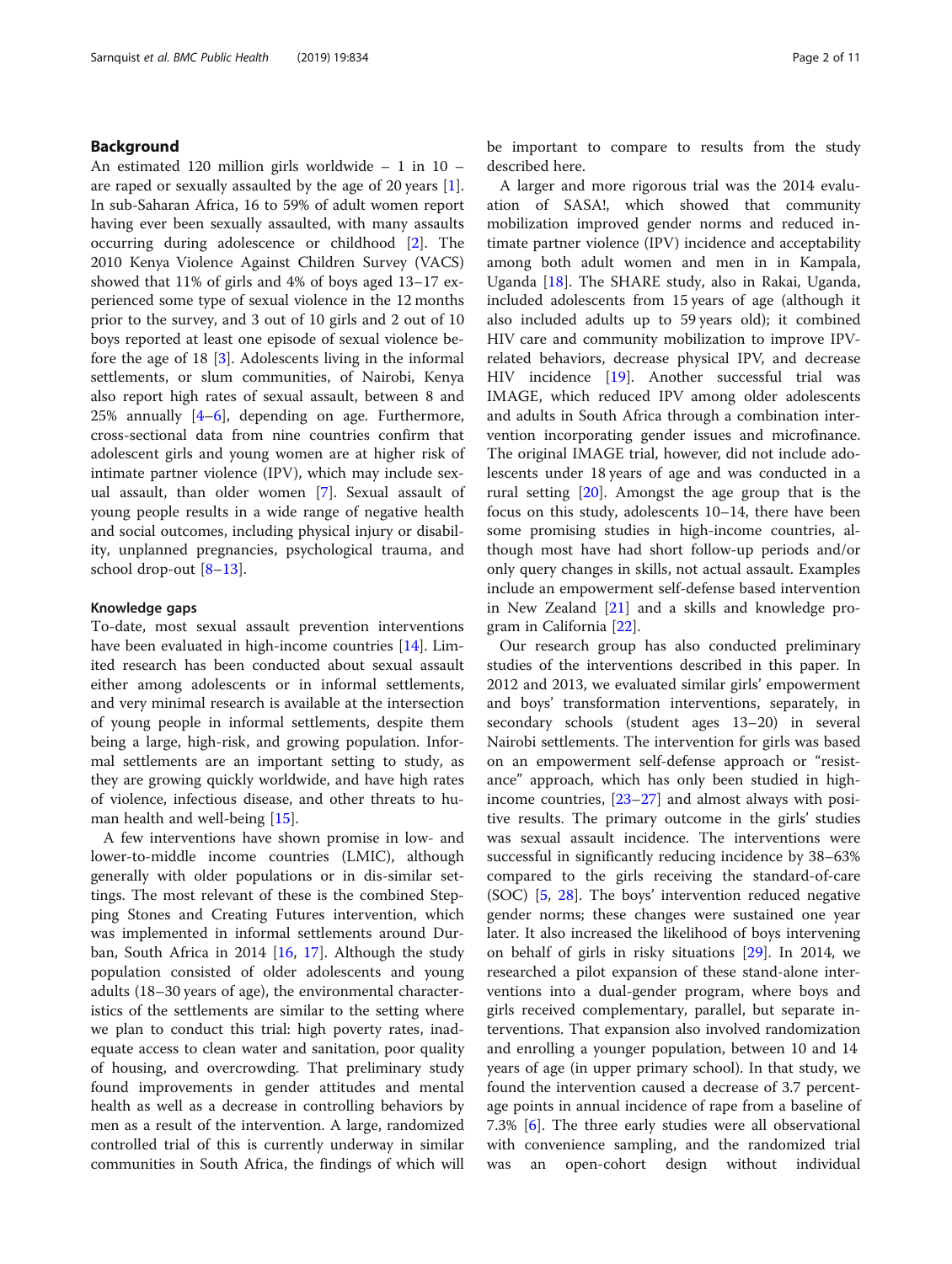longitudinal follow-up. In addition, the maximum follow-up period in these studies was 10 months, with the ability to collect data on covariates limited due to resource constraints.

This study fills significant gaps in the knowledge base, specifically about adolescents in urban settlements. It is a replication study of our previous RCT, but also improves upon our previous study design by providing longitudinal follow-up, a longer follow-up period (24 months), the ability to collect covariates that may help predict or explain outcomes, and a revised intervention for boys that focuses on positive masculinity as well as gender norms. It was also the largest study ever of an empowerment/self-defense based approach for rape prevention among adolescents.

# Current study

This protocol tested the effectiveness of an intervention combining the successful girls' intervention, IMPower, and a significantly revised boys' intervention, Source of Strength (SOS). As these are challenging populations and environments, with very limited resources or infrastructure, and high levels of poverty and crime, they required innovative partnerships and methods in order to conduct a rigorous randomized-controlled trial. These approaches are described below.

#### Methods/design

#### Study design

This was a two-arm, parallel, cluster-randomized trial with clusters defined as schools within the settlements. Data collection began in January 2016 and continued through December 2018.

The study was conducted in six informal settlements in Nairobi: Kibera, Mukuru, Huruma, Dandora, Kariobangi, and Korogocho. For the purposes of the study, given the small number of schools from Kariobangi, Kariobangi schools were considered part of the Dandora settlement. Local partners included three nongovernmental organizations, No Means No Worldwide (NMNW), Ujamaa Africa, and the African Institute for Health and Development (AIHD). NMNW created the intervention, Ujamaa implemented the intervention, and AIHD was the Nairobi-based research partner for the evaluation component of the study. Stanford University was the independent, external evaluator of the intervention.

The primary outcome was the change in incidence of self-reported sexual assault among adolescent girls from baseline, comparing the IMpower and SOS interventions to a SOC intervention. Secondary outcomes included determining the impact of the interventions on selfefficacy, self-esteem, gender attitudes and beliefs, and experiences of physical and emotional violence. We also

stander behaviors among adolescent boys. In follow-up surveys, we collected data on acceptability of the program and how often adolescents recall using specific skills from the program. All of these data were collected using quantitative surveys. We also collected process data at follow-up on what components of the intervention the adolescents found useful and what the adolescents suggest changing about the intervention in the future. Stakeholder meeting of teachers, head teachers, and officials from the Kenyan Ministry of Education were held before each round of data collection to answer questions and gain buy-in.

We also collected qualitative data through in-depth interviews with both girls and boys. These focused on the experiences and understanding of violence in the communities, as well as characteristics of implementation to gain a deeper understanding of successes and failures of the intervention.

# Inclusion/exclusion criteria

Included schools could be operated by the government, non-governmental organizations (NGOs), or private enterprises, but must not have received the intervention in the previous 3 years (the intervention has been previously taught in several of these communities). Participating schools must operate within, or draw most of their student population from, one of the informal settlements listed above. Due to the dynamic nature of school recruitment and deployment of the study, some schools withdrew post-randomization but pre-deployment. One school dropped out post-randomization, and it was replaced with a different school.

Inclusion/exclusion criteria for adolescents included: enrolled in class six (sixth grade) in a sampled school (see sampling description below), able to communicate in at least one of the study languages (English or Kiswahili), and not suffering from a significant mental deficit (learning difficulty, mental illness or substance abuse) that would impair their ability to consent to participation in the trial (as determined by school and study staff).

#### Randomization

Clusters: Stanford researchers used pre-trial characteristics of the schools to create matched sets of schools. Matching before randomization was used to reduce discrepancies in important covariates values across arms of the trials arising during randomization [[30\]](#page-9-0). The schoollevel covariates considered in the matching were the number of girls and boys (separated by sex) in classes 5– 8 (separated by class), school-level average standardized test scores, number of toilets (by sex), teachers per capita, settlement, school sponsor type (i.e., government,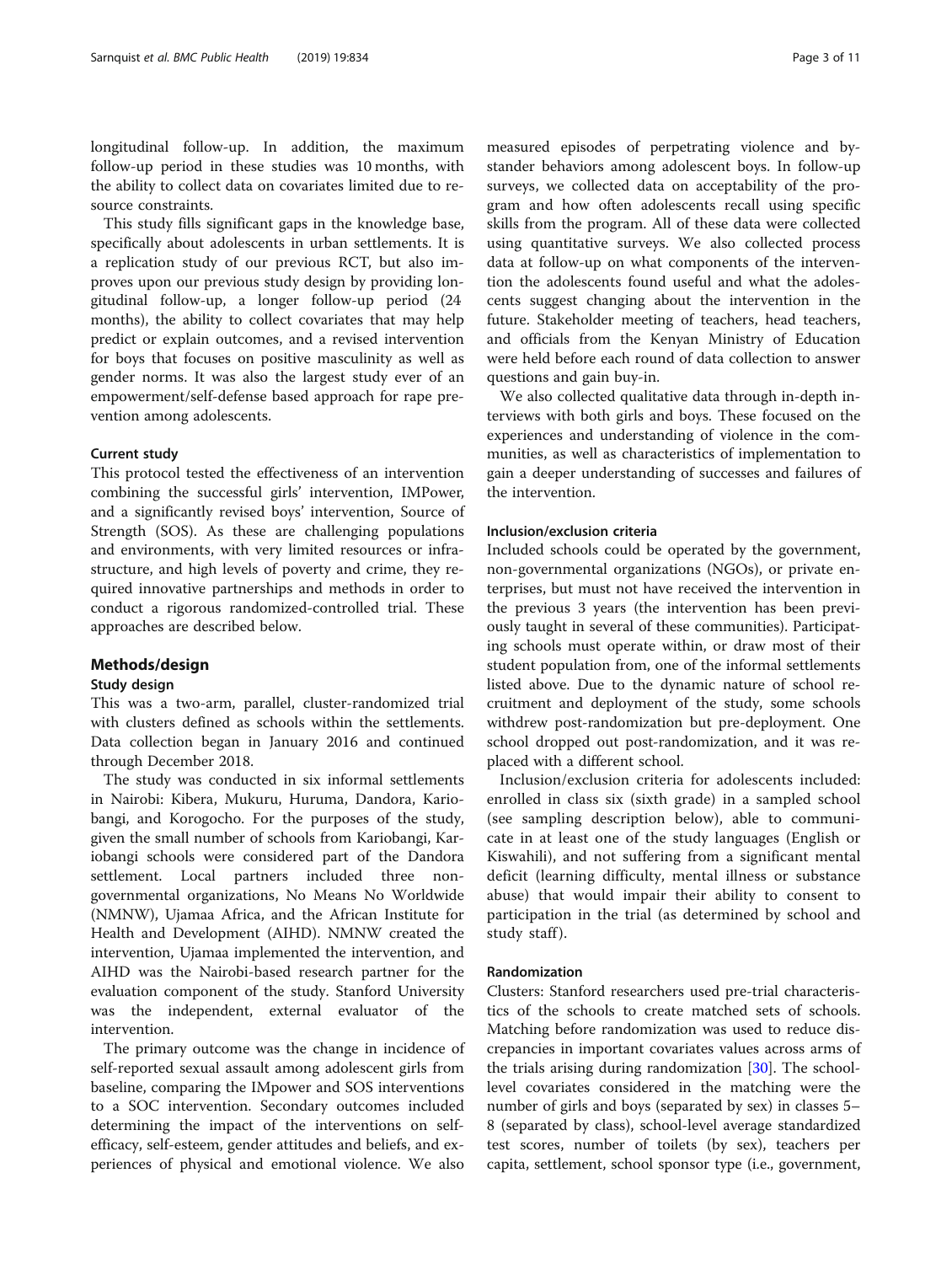private, religious), and physical building materials (wall material, roof material). Within each matched set, one school was assigned to the standard of care (SOC) arm and one school to the girls' intervention (Table [1](#page-6-0)). Each school within the set had an equal probability of being assigned to either of the two arms. Randomizations resulting in any pairwise standardized difference outside of the range [− 0.1, 0.1] were rejected and the randomization was rerun. Due to logistics of deploying the intervention, three cohorts of schools were randomized. The cohorts had no intentional distinctions, other than when the schools were recruited. As the intervention is a training program, it is not possible to blind schools or trainers to their study arm.

Individuals: Among smaller schools ( $n < 40$ , within sex, in grade 6), all pupils in the school participated in the baseline survey. For logistical reasons, in large schools, adolescents were randomly selected using a lottery method (picking colored beads from an opaque bag) to participate in the surveys. The larger schools tended to be sampled to sizes less than 70 per sex.

### Sample size

We powered the study to distinguish the intervention from the SOC group based on the sexual assault prevention outcome. Based on our 2013–14 pilot study, we assumed that baseline annual incidence in similar informal settlements, in this age group, is 7.3% [[6\]](#page-9-0). From this prior study, we also estimated the interclass correlation to be approximately 0.001.

We calculated sample size to achieve 80% power of detecting approximately a 40% decrease in the odds of sexual assault as reported by the participants when comparing the intervention group to SOC group (technically, calculated as a risk difference from 0.07 to 0.044) . We took into account a school-level dropout of 25% and a participant-level dropout of 25% over the course of the study. Calculations to determine the sample size were run using the CRTSize package in R, function  $n4$ *props*() [\[31\]](#page-9-0). Given the above assumptions, we estimated that we needed a minimum of 45 schools for each arm of the trial, with at least 40 girls in each school.

We also recruited male participants into the study to complete surveys in order to better understand their experiences of violence in this setting. As this is an exploratory aim, this study is not powered on boys' outcomes. The specific number of boys studied in each school was maximized given restrictions due to funding; we randomly sampled between 5 and 15 boys per school and included all of the sampled schools that had boys enrolled in class 6.

For the qualitative data, we purposively sampled 20 girls and ten boys from one participating school in the Dandora neighborhood to participate in in-depth interviews. This sampling approach was taken in order to

allow for deep understanding of one of the study communities.

#### Intervention

Curricula for both interventions, IMPower and SOS, were developed specifically by NMNW to target younger adolescents in Nairobi [\[32](#page-9-0), [33\]](#page-9-0). Both girls' and boys' interventions were taught in six two-hour sessions held weekly on school property. Sessions in the intervention included role-plays, facilitated discussions, and verbal and physical skills practice.

The girls' intervention focused on empowerment, avoiding risky situations, verbal skills, and physical selfdefense. Specific session topics included: (1) building rapport and self-esteem and providing definitions and objectives; (2) personal awareness, self-efficacy, boundaries, and assertive communication skills; (3) verbal and physical defense skills; (4) review of verbal and physical skills and skills practice using bags and mitts; (5) deescalation and negotiation, and more advanced defense techniques for use in instances such as multiple or armed attackers; (6) review of all previous sessions and a discussion of sexual assault and harassment experiences.

The boys' training focused on promoting gender equality, developing positive masculinity, and teaching safe and effective bystander intervention techniques [\[29](#page-9-0)]. This intervention was different from a previouslystudied version of the intervention in order to incorporate learnings from implementing the previous intervention. Specific session topics included: (1) building rapport and develop awareness about gender interactions; (2) personal awareness, learning assertive body language and verbal response; (3) intervention, verbal and physical defense skills; (4) defining and understanding sexual consent, valid consent, causes and myths about rape, de-escalation and negotiation techniques; (5) responsibility for one's actions and behaviors, practice using intervention skills; (6) reviewing key concepts; reinforcing skills through role-plays, and public commitments to utilize new skills.

Both female and male trainers facilitated the sessions with a trainer:student ratio of approximately 1:15. Trainers were chosen through an intensive interview and vetting process to ensure that they were respected members of their communities and had a background in health improvement. All trainers received extensive instruction by expert facilitators, and participated in mock interviews and field training exercises conducted outside of the study area. Trainers were required to pass written and oral examinations, as well as a physical skills demonstration before teaching the curriculum. The training and field exercises combined took approximately 1 year to complete before trainers were allowed to teach classes as the main trainer.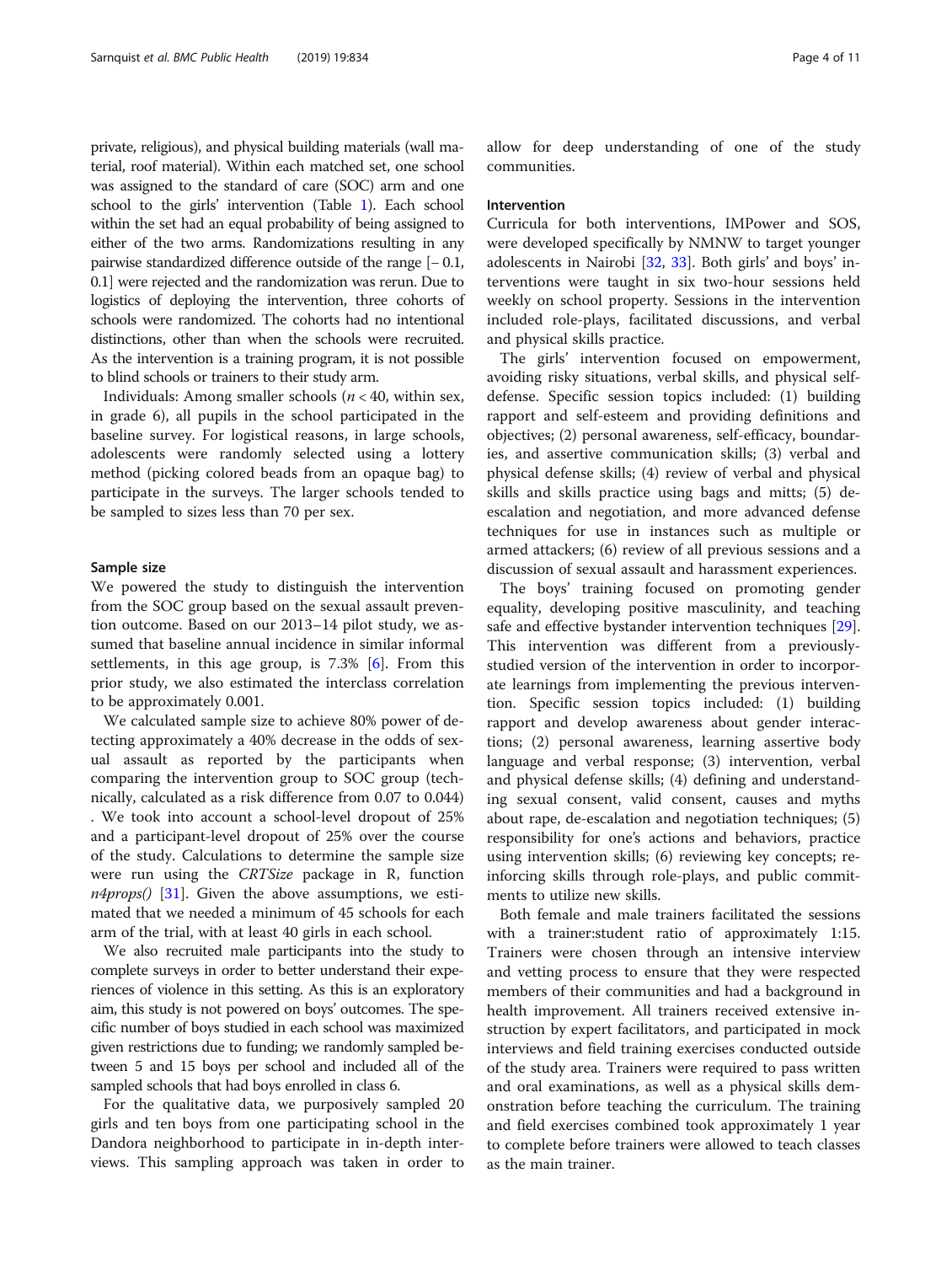# Standard of care

The SOC group received a one-time 1.5–2-h life skills class that is supported by the Kenyan Ministry of Education and includes a wide range of topics, including sexual assault, sanitation, food safety, and personal rights. All school-aged children who attend an accredited school typically receive this curriculum. Thus, participants in the intervention arm are likely to also receive the SOC at some point in their educational careers. These sessions were taught by trained NMNW facilitators on school property for consistency.

After the completion of the study and post-final data collection, NMNW trained facilitators provided a sample of schools in the SOC arm of the study with the intervention.

# Timeline

Because Ujamaa had a core cadre of very experienced trainers who had undergone extensive preparation, as described above, we did not want to threaten the quality of the intervention by bringing in many new trainers. Therefore, we divided the schools into three cohorts, so each group could be trained by the existing experienced trainers. The cohorts were rolled-out between January– September of 2016, with 12 and 24 month follow-up between January–September of 2017 and 2018, respectively.

# Quantitative data collection and analysis Survey development

There are very few validated scales available for this group (10–14 year old girls) regarding sexual abuse, and variables on the pathways to sexual abuse. Therefore, we drew from a variety of sources in creating our surveys. In order to measure the primary outcome, change in incidence of self-reported sexual assault among girls from baseline, we created an index based on several variables. Key surveys that informed these questions included the Kenya VACS [[34\]](#page-9-0) and surveys from the Stepping Stones project in South Africa [\[16,](#page-9-0) [35](#page-9-0)]. These items include both experiences of IPV (for example, "In the past 12 months, how many times has your current or a previous boyfriend physically forced you to have sex when you did not want to?" and "In the past 12 months, how many times has your current or a previous boyfriend used threats or intimidation to get you to have sex when you did not want to?") as well as sexual violence by nonpartners ("In the past 12 months, how many times has a man who is NOT your boyfriend forced or persuaded you to have sex against your will?" and "In the past 12 months how many times was there an occasion when you agreed to have sex with one man or boy and one or more others who you had not agreed to have sex with forced you to have sex with them as well?").

Validated, widely used scales were more readily available for some of the secondary outcomes. Specifically, we used the "Self-Efficacy Questionnaire for Children" [[36\]](#page-9-0), for self-efficacy, and the "Rosenburg Self-Esteem" Scale" [\[37](#page-9-0)], for self-esteem. For experiences of social and emotional violence, we relied on the VACS and Stepping Stones surveys. For gender norms and relations, some questions were removed from existing surveys and modified for this population during piloting, and others were created based on the field team's knowledge of this population, then modified during piloting. We also collected data on acceptability of the program and how often adolescents recall using specific skills from the program.

# Baseline analysis

The baseline data collected were analyzed to provide insights into the prevalence and characteristics of violence in these settlements. Summaries of: (i) demographic information of participants, (ii) rates of intimate partnerships, (iii) baseline rates of violence (non-GBV), (iv) baseline rates of GBV (non-rape), (v) baseline rate of rape, (vi) distribution of count of rapes (i.e., some participants will be raped many times and some not at all, we will summarize this distribution), (vii) distributions of self-efficacy and self-esteem, and (viii) distribution of perpetrators. Further, we used a principal stratification approach to estimate the relationship between hypothesized intermediate effects – self-efficacy, alcohol use, gender norms, and self-esteem  $-$  and rape [[38\]](#page-9-0). The analysis of hypothesized intermediate effects informed the discussion of causal pathways from the intervention to the outcome (related to "structural equation modeling" approaches, or "mediation analysis").

# Outcome analysis

We used an intention to treat (ITT) estimand to analyze the primary outcome of change in incidence of selfreported sexual assault among adolescent girls from baseline. An instrumental variable (IV) analysis was also proposed as a secondary analysis to estimate the effectiveness of the intervention [\[39](#page-10-0)], but was not tenable because trainee-attendance records were not wellmaintained.

We estimated the effect of the intervention on the rate of sexual assault on the participant level using generalized linear mixed models (GLMM), with each participant's survey being a unique observation in the model. Note that the analyses were stratified by sex – models were run separately for girls and for boys. The outcome of interest was binary and thus will be modeled using a logistic link function. Missing covariate values were addressed using multiple imputation models.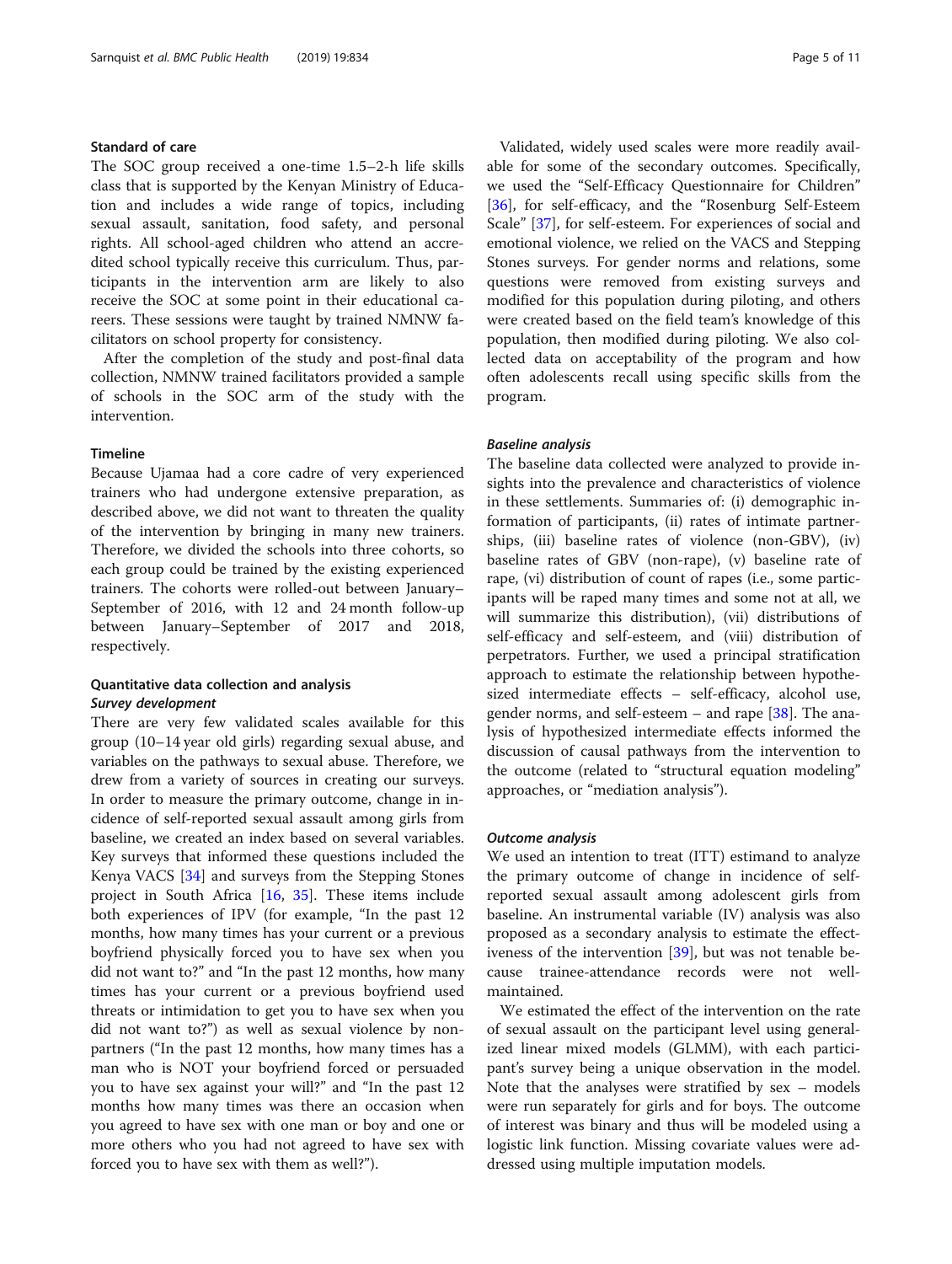The estimand of interest was a repeated measures effect, the change of incidence of sexual assault between the prior twelve-month period at baseline as compared to the twelve-month period between the first follow-up period and the final follow-up period on the participant level. In our GLMM, repeated measure effects were added to the model for individual girl, school, and matched set. Fixed effects were added for period (i.e., baseline, first follow-up and end of study), intervention level, and an interaction for period and intervention level. The coefficient for the interaction term between period and intervention level was our estimate of interest. The GLMM was chosen in order to facilitate comparisons with other interventions in the What Works to Prevention Violence Against Women and Girls consortium. A GEE model of the main outcome was performed as a sensitivity analysis.

#### Dropout – individual-level and school-level

All efforts were made to prevent loss of participants at follow-up points. In the pilot study, though we did not track individuals using unique identifiers, retention was high (> 80%) at follow-up (roughly 10 months postintervention). In the current study, unique identifiers were used, and participants were tracked longitudinally. To deal with observational units that dropped out at the endline data collection period, the analysis used baseline covariates to construct an inverse probability-of-missing weighting to address units that dropped out at the endline. A sensitivity analysis of the outcome analysis addressed school-level if schools drops out postintervention; if schools dropped out pre-intervention, this will be noted for consideration of the external validity of the study. The goal of the sensitivity analyses was (1) to properly estimate standard errors and (2) to bound the size of bias that the loss of a school might have on our estimate. Sensitivity analyses included using a weighted, resampling approach of the observed data to form "stand-in" schools for the lost schools.

We conducted secondary analyses using similar approaches to estimate rates of change in other outcomes as detailed above. Fisher's exact tests were used to assess (i) changes in skills used, (ii) perpetrators, and (iii) disclosure rates and identify of persons disclosed to.

#### Qualitative data collection and analysis

The goal of the qualitative component was to gain indepth understanding of the adolescents' experiences of violence and safety in their schools, homes, and communities. The sample included 20 girls and 10 boys, and they were followed longitudinally, with data collected through in-depth interviews at baseline, and 12 and 24 months post-intervention. Interviews were conducted after school in private spaces by trained, experienced, sex-matched, interviewers from AIHD. Table [1](#page-6-0) contains the domains explored in the interviews.

Interviews were not recorded due to concerns about safety and security in the informal settlement settings; rather the interviewer took notes, which were transcribed immediately following each interview. Transcripts were de-identified and sent electronically to Stanford University, where they were analyzed using a thematic approach [\[40](#page-10-0)]. Weekly calls with Kenyan investigators included discussion of the interpretation of the data based on their unique knowledge of this setting and population.

# Ethics, consent, and permissions

As previously discussed, the study protocol was reviewed and approved by both the Stanford University Institutional Review Board and the Kenya Medical Research Institute (KEMRI). Significant protocol changes went undergo review and approval of these bodies before implementation. The protocol is registered with [Clinical-](http://clinicaltrials.gov)[Trials.gov](http://clinicaltrials.gov) (Protocol #NCT02771132).

Nonetheless, this study involves highly sensitive subject matter, experiences of physical and sexual assault, in an adolescent population with significant economic and social vulnerability. Many steps were taken to minimize the possibility of harm from this study. Because study subjects were under the age of 18, written informed assent was sought by AIHD field staff. Written informed consent was also sought from parents. One feature of this study to try to improve the assenting process was that the assenting was done in the first visit with the adolescents, and the survey was done in the second visit. This decision was made to ensure ample time for each the assenting process and the survey, realizing that young adolescents have limited attention span, and that we only had about 1.5 h available for each study visit. Therefore, rather than rush the assenting process, an entire session was devoted primarily to ensuring that potential participants understood and felt comfortable with giving assent.

Parental informed consent was obtained using an optout approach. This approach was utilized, and approved by both the Stanford and KEMRI IRBs for several reasons, including: many of the children in the informal settlements lack stable parents or legal guardians, those parents and guardians may be very difficult to reach, and there is a possibility that a parent or other family member/caregiver may be perpetrating, or know about, the violence. Information about the study was sent home with children for their parents. Head teachers also informed the students, parents and the school committee members about the study. Parents/guardians of children sampled to participate in the study could have chosen to opt-out of participation at these meetings or during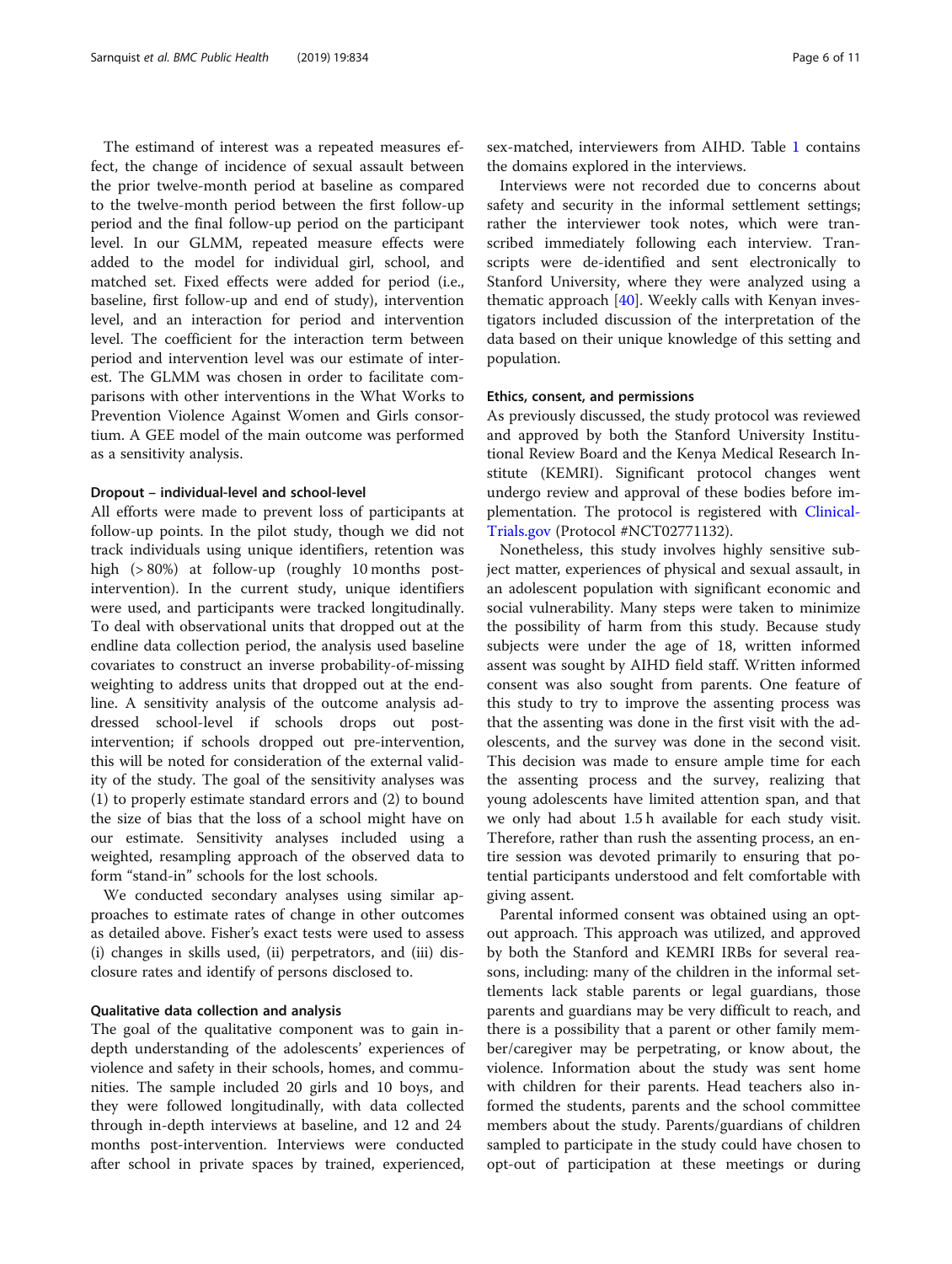<span id="page-6-0"></span>Table 1 Summary of randomization of the 108 schools randomized to treatment or SOC

| Baseline covariate                                       | Mean of Treatment<br>Schools | Mean of SOC<br>Schools | Pooled Standard<br>Deviation | Standardized Mean<br>Difference |
|----------------------------------------------------------|------------------------------|------------------------|------------------------------|---------------------------------|
| Number of girls in class 6                               | 78                           | 74                     | 56                           | 0.08                            |
| Number of boys in class 6                                | 72                           | 73                     | 55                           | $-0.02$                         |
| Total number of students in school                       | 571                          | 560                    | 410                          | 0.03                            |
| Total number of teachers in school                       | 15                           | 15                     | 8                            | 0.01                            |
| Teachers per capita schoolwide                           | 53.2                         | 49.9                   | 42.1                         | 0.08                            |
| Total number of rooms where classes are<br>taught        | 11                           | 9                      | 5                            | 0.25                            |
| School's mean score on prior year's<br>standardized test | 270                          | 269                    | 40                           | 0.02                            |
| Missing indicator for prior year's standardized<br>test  | 6%                           | 9%                     | 25%                          | $-0.12$                         |
| Number of toilets per capita in school                   | 0.05                         | 0.04                   | 0.03                         | 0.08                            |
| Percent of schools in Dandora                            | 24%                          | 15%                    | 40%                          | 0.22                            |
| Percent of schools in Huruma                             | 32%                          | 18%                    | 44%                          | 0.33                            |
| Percent of schools in Kibera                             | 15%                          | 9%                     | 34%                          | 0.17                            |
| Percent of schools in Korogocho                          | 12%                          | 26%                    | 39%                          | $-0.38$                         |
| Percent of schools funded by government                  | 68%                          | 59%                    | 50%                          | 0.18                            |
| Percent of schools funded privately                      | 18%                          | 24%                    | 42%                          | $-0.14$                         |
| Percent of schools funded by religious<br>institution    | 3%                           | 9%                     | 29%                          | $-0.20$                         |
| Percent of schools with walls made of stone              | 38%                          | 50%                    | 50%                          | $-0.24$                         |
| Percent of schools with walls made of blocks             | 18%                          | 15%                    | 37%                          | 0.08                            |
| Percent of schools with walls made of tin<br>sheets      | 9%                           | 18%                    | 34%                          | $-0.26$                         |
| Percent of schools with walls made of concrete           | 12%                          | 9%                     | 29%                          | 0.10                            |
| Percent of schools with roof made of iron<br>sheets      | 82%                          | 79%                    | 38%                          | 0.08                            |

follow-up and this was recorded by signature or thumbprint. All parents were given a chance to ask questions about the study and were informed that their child's participation in the study is completely voluntary and that they could have withdrawn from the study at any time. A data monitoring committee was not used because there was no interim data analysis to review per funder requirements. In addition, since this was a one-time intervention, the intervention could not have been stopped based on interim data analysis. Study staff were trained on Stanford University policies for identifying and reporting adverse events.

There is a potential for psychological distress to participants in any research on gender-based violence. The World Health Organization and the Sexual Violence Research Initiative have developed guidance on safety in conduct of research in this area [\[41](#page-10-0), [42\]](#page-10-0). Research has shown that if these guidelines are followed there are minimal psychological risks attached to survey research on gender-based violence [[43,](#page-10-0) [44](#page-10-0)]. This study included the guidance from these documents in its design and

implementation. However, in cases where participants demonstrated distress or report being emotionally impacted by the research questions or intervention, they were referred to local sources for additional support. Participants who reported experiencing sexual assault were referred to Sexual Assault Survivors Anonymous (SASA) support groups run by Ujamaa and NMNW, as well as to medical services, as needed. Additional referral resources include the Center for Rights Education and Awareness (which provides integrated services for survivors and legal support), the Gender Violence Recovery Centre at Nairobi Women's Hospital, Medecins Sans Frontieres' Centre for Victims of Sexual Violence in Kibera, and Childline Kenya (a national toll-free telephone and web-based helpline for children).

The intervention also had specific elements intended to reduce potential harm to participants, possibly increasing their ability to recognize and avoid risky situations, defend themselves against sexual assault and physical violence, and improve their self-efficacy, communication, and negotiation skills. These skills may be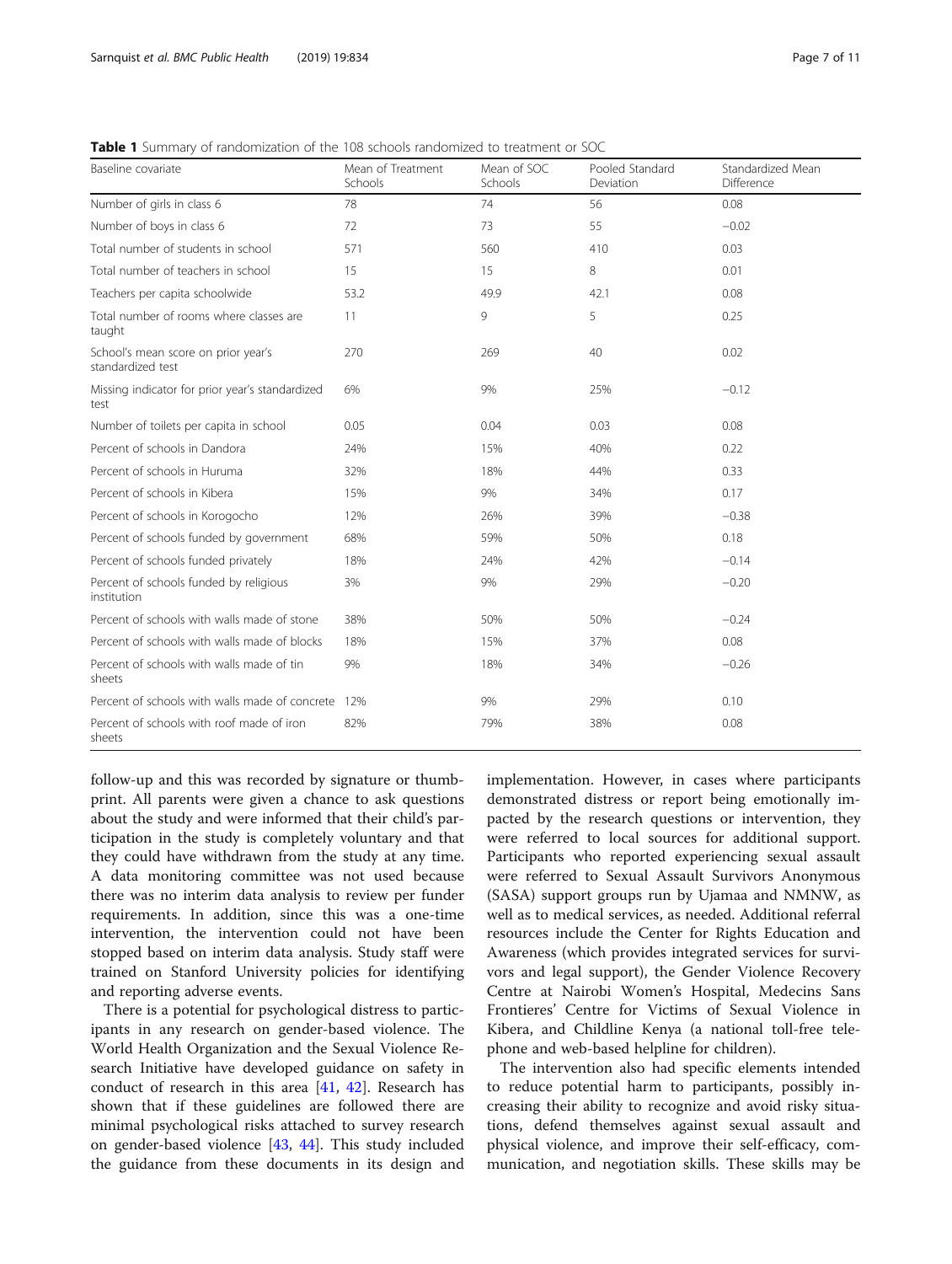protective against not only sexual and physical violence but also may have positive long-term benefits in empowering adolescents to make informed choices about their reproductive, sexual, and physical health [[5,](#page-9-0) [26,](#page-9-0) [45](#page-10-0), [46](#page-10-0)]. The results of our previous pilot trials, previously described, showed that girls reported significantly less sexual assault and boys reported significantly higher rates of bystander intervention to prevent sexual assault, benefiting not only the individual participants but also members of their communities [\[5](#page-9-0), [6,](#page-9-0) [28](#page-9-0), [29\]](#page-9-0). The intervention was also offered to a sample of SOC schools in 2018. Finally, research has shown that while single-session sexual violence prevention interventions might be ineffective, teaching self-defense skills has not been shown to increase risk of harm [\[47](#page-10-0)]. Instead, recent evaluations of empowerment self-defense interventions, albeit among female college students in North America, have shown that women who receive these interventions are significantly less likely to experience assault than women in control groups [[23,](#page-9-0) [26,](#page-9-0) [48](#page-10-0)].

#### Confidentiality

Unique IDs, which did not contain personal information, were created at the outset of the study and recorded on all forms. Each participant had a unique ID assigned, and that ID was be the only piece of identifying information on all data collection tools. The surveys were given in small groups of two to four girls with one interviewer. Each girl received her survey in a manila folder, and was encouraged to keep the survey in the folder during the entire period to minimize the ability of classmates to see her answers. At the end of the survey, manila folders were closed and slipped into a larger, opaque folder which was tied shut and put inside a backpack that the research team leader carried. Thus there was very minimal chance for classmates or the enumerators to see the responses.

Data was entred only using unique IDs, and survey response data was stored in a password protected file "survey file", which linked the responses to the unique ID only. A separate, password-protected file "identification file" that linked the unique-person IDs to the real-world person linked the unique-ID to demographic information. The identification file was be maintained at Stanford.

All data were entered and maintained in a REDCap database. REDCap is a secure, web-based application designed to support data capture for research studies that was developed by a multi-institutional consortium and is supported at Stanford University [[49](#page-10-0)]. REDCap is designed to comply with U.S. regulations on protection of health information and privacy, and utilizes a secure, Stanford-specific server.

# **Discussion**

This was the first randomized controlled trial with individual-level longitudinal follow-up of an empowerment self-defense approach to violence prevention for adolescents in a low-income setting, to the best of our knowledge. The study was large, with over 90 clusters (schools) participating and thousands of young people enrolled. This sample size was sufficient to support rigorous analysis of causal pathways between the intervention and the prevention of violence. Furthermore, several innovative study design approaches, previously discussed, were used: (1) in the randomization process to ensure balance between the SOC and intervention groups (Table 2), and (2) to maximize distance between the SOC and intervention sites, as we expect that study participants may teach skills from the intervention to their family and friends.

The population targeted in this research, young adolescents aged 10–14 years living in urban informal settlements, has been poorly studied regarding their experiences of violence, and has rarely been the focus of violence prevention programs. Nonetheless, they are an essential age group to reach. First, they are already experiencing high rates of sexual and physical violence, so have immediate need for prevention approaches [\[50](#page-10-0)]. Second, older adolescents (about ages 15 and up) are at high risk for sexual violence [\[5](#page-9-0), [6,](#page-9-0) [28](#page-9-0)], so prevention efforts can be maximized by reaching young people before they enter this period. Third, research shows that negative gender biases and discrimination develop as late as early adolescence, so an intervention in this period may be especially well timed to prevent the development of negative beliefs that may lead to risky behavior [[51\]](#page-10-0).

Understanding patterns of violence, and options for prevention, in informal settlements is crucial to global health. It is estimated that one billion people currently live in such settlements, and that number is expected to rise considerably in the coming decades [\[52](#page-10-0)]. Informal settlements are characterized by lack of services and infrastructure, as well as insecurity, and often have high rates of violent crime. As the numbers of people living in these communities continues to increase, evidence-

**Table 2** Qualitative Survey Domains

Description of neighborhood and interpersonal relationships.

Exploring the definition/understanding of "safety" and "health".

Description safety and safety concerns in the context of the community, school, and home.

Description of safety and safety concerns in the context of relationships. Exploring the definition of "violence" and describing violence in the context of personal experiences.

Discussing coping and defense strategies related to violence and safety. Exploring the experience with the intervention (follow-up surveys only).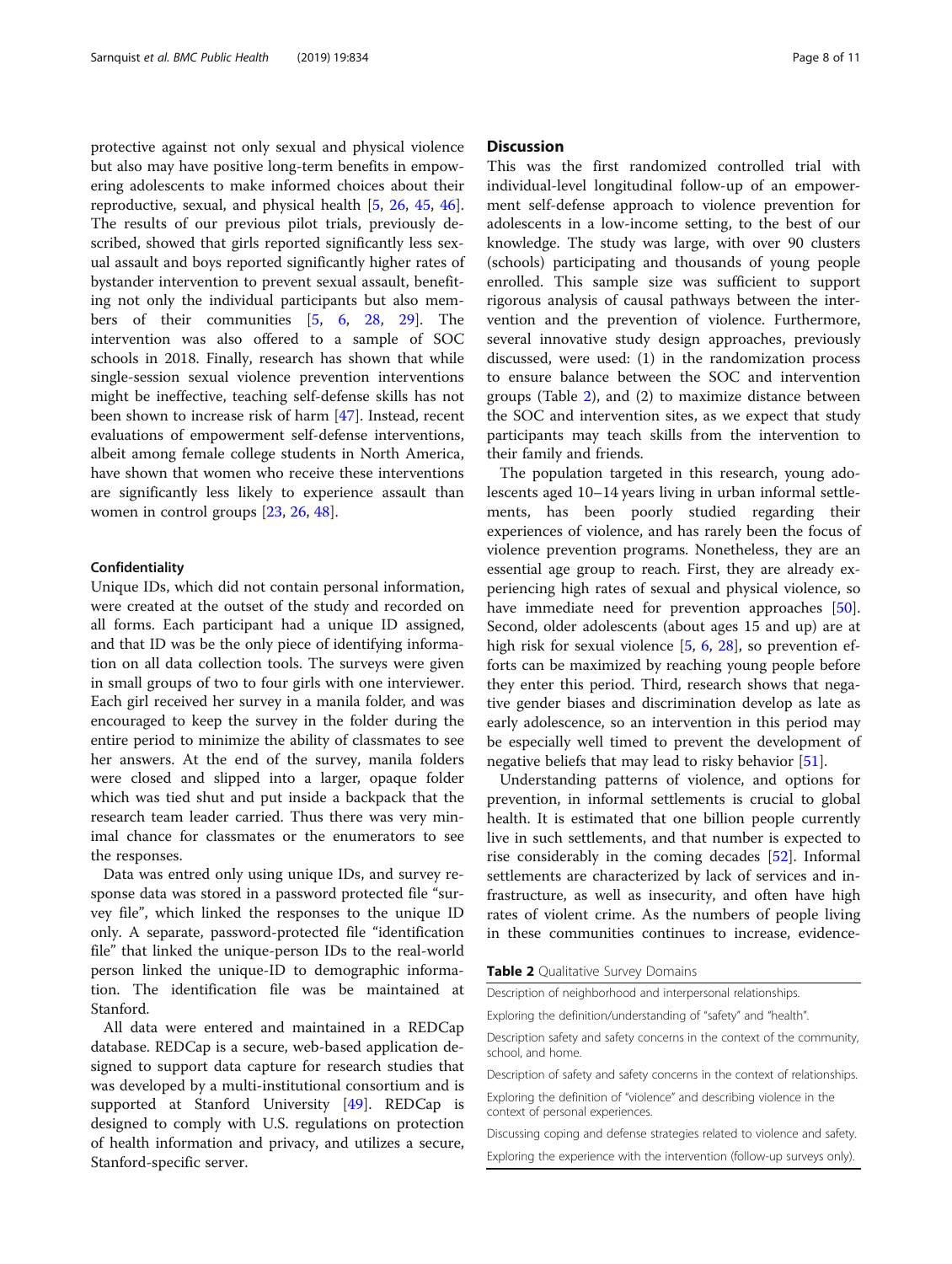based interventions that engage community members to improve social, health, and economic conditions are urgently needed. It is possible that the intervention studied here will prove to be one such evidence-based prevention approach.

Finally, this study is innovative in including both boys and girls in violence prevention. Dual-sex approaches continue to be less common than single-sex approaches, but there is increasing recognition that community-level violence reduction requires thoughtful engagement of men and boys as well as women and girls. An example of a dual-sex approach that has shown effectiveness is bystander intervention, where young men and women can be taught to recognize high-risk situations and intervene to possibly stop an assault [\[53](#page-10-0)]. In addition, research shows that gender inequitable masculinity is related to men perpetrating sexual assault, and gender transformative approaches requires the engagement of both sexes [\[54](#page-10-0), [55](#page-10-0)]. These points may be especially important in adolescent populations, where, as discussed above, gender norms and beliefs may not yet be fully formed, and thus may be more malleable.

# Limitations

Major study limitations include the focus on in-school youth and the inability to tease out the differential effects of the programs for boys versus girls. It is likely that focusing on adolescents in school excludes the young people at highest risk of sexual violence. In Kenya, this limitation is somewhat mitigated because primary school is free. Thus, the net primary school attendance ratio is 72% for boys and 75% for girls  $[56]$  $[56]$ ; these are considerably higher, especially for girls, than in many settings where school fees are a barrier to attendance. Nonetheless,  $\sim$  25% of young people are out of school, and hidden fees such as uniforms and supplies, as well as expectations about caring for younger siblings and performing household chores, often prevent adolescents, especially girls, from attending school periodically. Focusing in schools also makes it difficult to know if this intervention could work with an out-of-school population, as socializing teachers and school headmasters to violence-recognition and prevention efforts may also have prevention effects. Furthermore, since school could opt-into the study, there may be bias in the types of schools that chose to participate. In addition, the study is not designed to be able to segregate the effect of the boy's intervention from that of the girls. As the primary outcome is sexual assault, it would be difficult to tease these out without a larger, more resource-intensive multi-arm trial. Given that the field is generally moving towards the thoughtful inclusion of men and boys, and that some of arguments for inclusion are especially

salient for young adolescents, a multi-arm trial did not seem necessary.

#### Conclusion

This study has the potential to add to the growing body of evidence on preventing violence, especially sexual assault. It is unique in its focus on a highly-vulnerable population, young adolescents living in informal settlements, and the empowerment self-defense approach.

#### **Abbreviations**

AIHD: African Institute for Health and Development; GBV: Gender Based Violence; GEE: Generalized Estimating Equations; IIT: Intention to Treat; IPV: Intimate Partner Violence; IV: Instrumental Variable; KEMRI: Kenya Medical Research Institute; LMIC: Low- and Lower-to-Middle Income Countries; NGO: Non-Governmental Organizations; NMNW: No Means No Worldwide; SOC: Standard of Care; SOS: Source of Strength; VACS: Violence Against Children Surveys

#### Acknowledgements

The authors would like to acknowledge the staff members at AIHD, UJAMAA-Africa, and NMNW, who are participating in data collection and intervention implementation. The authors would also like to thank the participants in the study, as well as the schools and teachers that are allowing us to use their facilities for the intervention and data collection. Finally, we thank the members of the Stanford-Packard Gender-Based Violence Prevention Collaborative, who provided insights and experiences that shaped study and survey design.

#### Authors' contributions

CS and MB conceived of the project and wrote the grant in conjunction with Ujamaa staff. CS and MB, as well as JLK, wrote the initial and final draft of the protocol and this manuscript. All of the additional authors edited the original draft, edited and approved this final manuscript, and provided ongoing input about the feasibility, appropriateness, and cultural sensitivity of the protocol in the Kenyan setting, as well as local ethics, as the protocol was created.

#### Funding

This research was supported by the South African Medical Research Council through the What Works to Prevent Violence Innovation Grant (#52069) as a result of the support obtained from the Secretary of State for International Development at the Department for International Development. Its contents are solely the responsibility of the authors and do not necessarily represent the official view of the Secretary of State for International Development at the Department for International Development or the South African Medical Research Council.

CS, MAN, GO, DO, BM, NO, DK, and MB were supported by the South African Medical Research Council through the What Works to Prevent Violence Innovation Grant (#52069) as a result of the support obtained from the Secretary of State for International Development at the Department for International Development. Its contents are solely the responsibility of the authors and do not necessarily represent the official view of the Secretary of State for International Development at the Department for International Development or the South African Medical Research Council. JLK was not funded for her work on this manuscript. The funding body did not have any role in study design; data collection, analysis, or interpretation; in the writing of the manuscript; or in the decision to submit the manuscript for publication.

#### Availability of data and materials

Due to the highly sensitive nature of these data on sexual assault, as well as the age of the subjects (10–14 at baseline), these data will be available only through request to the authors, who will vet requests to be certain that appropriate IRB approvals and data safety guidelines are in place.

#### Ethics approval and consent to participate

The study protocol was reviewed and approved by the Stanford University Institutional Review Board (IRB, Protocol ID: 34706), as well as the Kenya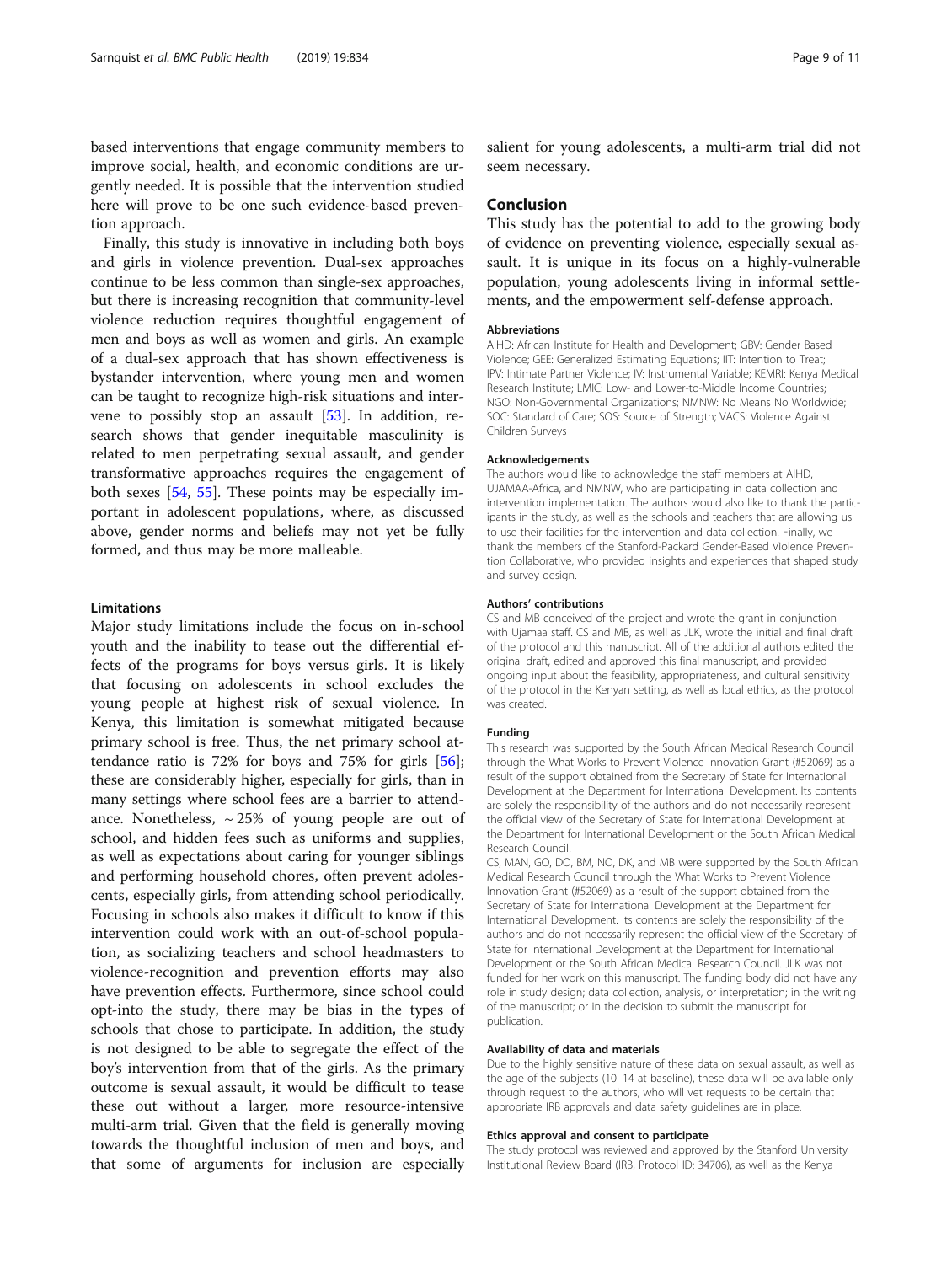<span id="page-9-0"></span>Medical Research Institute (KEMRI) Scientific and Ethics Review Unit (SERU, #NONSSC515). Because study subjects were under the age of 18, written informed assent was required. Written, opt-out informed consent was also sought from parents.

#### Consent for publication

Not Applicable.

#### Competing interests

The authors declare that they have no competing interests.

#### Author details

<sup>1</sup>Stanford University School of Medicine, Stanford, CA, USA. <sup>2</sup>African Institute for Health and Development, Nairobi, Kenya. <sup>3</sup>Ujamaa-Africa, Nairobi, Kenya.

#### Received: 6 July 2018 Accepted: 11 June 2019 Published online: 27 June 2019

#### References

- 1. UNICEF: Hidden in plain sight: a statistical analysis of violence against children. UNICEF; 2014. [https://www.unicef.org/publications/index\\_74865.](https://www.unicef.org/publications/index_74865.html) [html.](https://www.unicef.org/publications/index_74865.html)
- 2. García-Moreno C, Jansen HA, Ellsberg M, Heise L, Watts C: WHO multicountry study on women's health and domestic violence against women: initial results on prevalence, health outcomes and women's responses: World Health Organization; 2005.
- 3. UNICEF: Violence against Children in Kenya: Findings from a 2010 National Survey. Summary Report on the Prevalence of Sexual, Physical and Emotional Violence, Context of Sexual Violence, and Health and Behavioral Consequences of Violence Experienced in Childhood. In. Nairobi, Kenya: United Nations Children's Fund Kenya Country Office, Division of Violence Prevention, National Center for Injury Prevention and Control, U.S. Centers for Disease Control and Prevention, and the Kenya National Bureau of Statistics: 2012.
- 4. Macro, ICF. Kenya demographic and health survey 2008-2009. Calverton; 2010. <https://dhsprogram.com/pubs/pdf/FR229/FR229.pdf>.
- 5. Sarnquist C, Omondi B, Sinclair J, Gitau C, Paiva L, Mulinge M, Cornfield DN, Maldonado Y. Rape prevention through empowerment of adolescent girls. Pediatrics. 2014;133(5):e1226–32.
- Baiocchi M, Omondi B, Langat N, Boothroyd DB, Sinclair J, Pavia L, Mulinge M, Githua O, Golden NH, Sarnquist C. A behavior-based intervention that prevents sexual assault: the results of a matched-pairs, cluster-randomized study in Nairobi, Kenya. Prev Sci. 2016:1–10.
- 7. Stockl H, March L, Pallitto C, Garcia-Moreno C, Team WHOM-cS. Intimate partner violence among adolescents and young women: prevalence and associated factors in nine countries: a cross-sectional study. BMC Public Health. 2014;14:751.
- Gupta N, Mahy M. Sexual initiation among adolescent girls and boys: trends and differentials in sub-Saharan Africa. Arch Sex Behav. 2003;32(1):41–53.
- 9. Singh S. Adolescent childbearing in developing countries: a global review. Stud Fam Plan. 1998:117–36.
- 10. Klein JD. Adolescent pregnancy: current trends and issues. Pediatrics. 2005; 116(1):281–6.
- 11. Krug EG, Mercy JA, Dahlberg LL, Zwi AB. The world report on violence and health. Lancet. 2002;360(9339):1083–8.
- 12. Brown D, Riley L, Butchart A, Meddings D, Kann L, Harvey A. Exposure to physical and sexual violence and adverse health behaviours in African children: results from the global school-based student health survey. Bull World Health Organ. 2009;87(6):447–55.
- 13. Brown DS, Fang X, Florence CS. Medical costs attributable to child maltreatment a systematic review of short- and long-term effects. Am J Prev Med. 2011;41(6):627–35.
- 14. Ellsberg M, Arango DJ, Morton M, Gennari F, Kiplesund S, Contreras M, Watts C. Prevention of violence against women and girls: what does the evidence say? Lancet. 2015;385.
- 15. Corburn J, Riley L. Slum Health: from the cell to the street, 1 edn. Berkeley: University of California Press; 2016.
- 16. Jewkes R, Gibbs A, Jama-Shai N, Willan S, Misselhorn A, Mushinga M, Washington L, Mbatha N, Skiweyiya Y. Stepping stones and creating futures intervention: shortened interrupted time series evaluation of a behavioural and structural health promotion and violence prevention intervention for

young people in informal settlements in Durban, South Africa. BMC Public Health. 2014;14:1325.

- 17. Jewkes R, Nduna M, Levin J, Jama N, Dunkle K, Puren A, Duvvury N. Impact of stepping stones on incidence of HIV and HSV-2 and sexual behaviour in rural South Africa: cluster randomised controlled trial. Bmj. 2008;337:a506.
- 18. Abramsky T, Devries K, Kiss L, Nakuti J, Kyegombe N, Starmann E, Cundill B, Francisco L, Kaye D, Musuya T, et al. Findings from the SASA! Study: a cluster randomized controlled trial to assess the impact of a community mobilization intervention to prevent violence against women and reduce HIV risk in Kampala, Uganda. BMC Med. 2014;12(1):122.
- 19. Wagman JA, Gray RH, Campbell JC, Thoma M, Ndyanabo A, Ssekasanvu J, Nalugoda F, Kagaayi J, Nakigozi G, Serwadda D, et al. Effectiveness of an integrated intimate partner violence and HIV prevention intervention in Rakai, Uganda: analysis of an intervention in an existing cluster randomised cohort. Lancet Glob Health. 2015;3(1):e23–33.
- 20. Pronyk PM, Hargreaves JR, Kim JC, Morison LA, Phetla G, Watts C, Busza J, Porter JD. Effect of a structural intervention for the prevention of intimatepartner violence and HIV in rural South Africa: a cluster randomised trial. Lancet. 2006;368(9551):1973–83.
- 21. Jordan J, Mossman E. "Back off buddy, this is my body, not yours": empowering girls through self-defense. Violence Against Women. 2018;24(13):1591–613.
- 22. Brenick A, Shattuck J, Donlanc A, Duhd S, Zurbriggen E. Empowering children with safety-skills: an evaluation of the Kidpower everyday safetyskills program. Child Youth Serv Rev. 2014;44.
- 23. Senn CY, Eliasziw M, Barata PC, Thurston WE, Newby-Clark IR, Radtke HL, Hobden KL. Efficacy of a sexual assault resistance program for university women. N Engl J Med. 2015;372(24):2326–35.
- 24. Rozee P, Koss M. Rape: a century of resistance. Psychol Women Q. 2001; 25(4):295–311.
- 25. Gidycz CA, Dardis CM. Feminist self-defense and resistance training for college students: a critical review and recommendations for the future. Trauma Violence Abuse. 2014;15(4):322–33.
- 26. Hollander JA. Does self-defense training prevent sexual violence against women? Violence Against Women. 2014;20(3):252–69.
- 27. Dank M, Ziv Y: Evaluation of the effect of El Havel IMPACT programs on participants. Research for Social Impact 2015.
- 28. Sinclair J, Sinclair L, Otieno E, Mulinge M, Kapphahn C, Golden NH. A selfdefense program reduces the incidence of sexual assault in Kenyan adolescent girls. J Adolesc Health. 2013;53(3):374–80.
- 29. Keller J, Mboya BO, Sinclair J, Githua OW, Mulinge M, Bergholz L, Paiva L, Golden NH, Kapphahn C: A 6-week school curriculum improves boys' attitudes and behaviors related to gender-based violence in Kenya. J Interpers Violence. 2017;32(4):535-57. [https://doi.org/10.1177/](https://doi.org/10.1177/0886260515586367) [0886260515586367](https://doi.org/10.1177/0886260515586367). Epub 2016 Jul 11.
- 30. Imai K, King G, Nall C. The essential role of pair matching in clusterrandomized experiments, with application to the Mexican universal health insurance evaluation. Stat Sci. 2009;24(1):29–53.
- 31. Rotondi M. CRTSize: sample size estimation functions for cluster randomized trials. In: R package version 02. 2011.
- 32. Paiva L. IMpower girls: upper primary (UP). In. San Francisco; 2014.
- 33. Paiva L, Bergholz L. IMpower boys: sources of strength (SOS) in. San Francisco; 2015.
- 34. United Nations Children's Fund Kenya Country Office, Division of Violence Prevention, National Center for Injury Prevention and Control, U.S. Centers for Disease Control and Prevention, and the Kenya National Bureau of Statistics. Violence against Children in Kenya: Findings from a 2010 National Survey. Summary Report on the Prevalence of Sexual, Physical and Emotional Violence, Context of Sexual Violence, and Health and Behavioral Consequences of Violence Experienced in Childhood. Nairobi; 2012. [http://evaw-global-database.unwomen.](http://evaw-global-database.unwomen.org/-/media/files/un%20women/vaw/full%20text/africa/kenya%20violence%20against%20children%20survey%20%202010.pdf?vs=1219) [org/-/media/files/un%20women/vaw/full%20text/africa/](http://evaw-global-database.unwomen.org/-/media/files/un%20women/vaw/full%20text/africa/kenya%20violence%20against%20children%20survey%20%202010.pdf?vs=1219)
	- [kenya%20violence%20against%20children%20survey%20%202010.pdf?vs=1219](http://evaw-global-database.unwomen.org/-/media/files/un%20women/vaw/full%20text/africa/kenya%20violence%20against%20children%20survey%20%202010.pdf?vs=1219).
- 35. Jewkes R, Nduna M, Jama-Shai N. Stepping stones South Africa: a training manual for sexual and reproductive health communication and relationship skills. Pretoria: MRC; 2010.
- 36. Muris P. A brief questionnaire for measuring self-efficacy in youths. J Psychopathol Behav Assess. 2001;23:145–9.
- 37. Rosenberg M: Society and the adolescent self-image. Princeton, NJ: Princeton University Press; 1965.
- 38. Frangakis C, Rubin D. Principal stratification in causal inference. Biometrics. 2002;58(1):21–9.